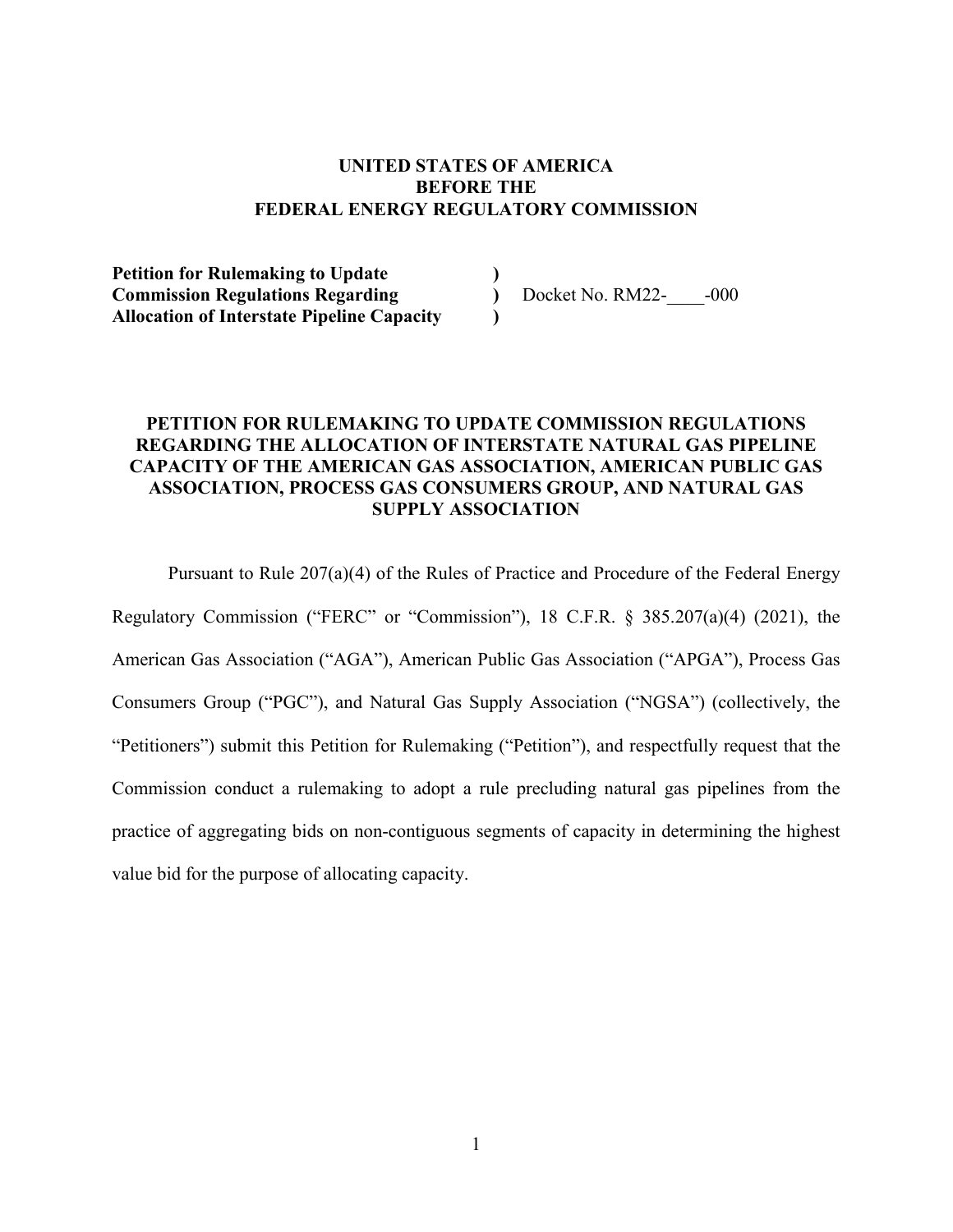## **I. INTRODUCTION**

The interstate pipeline practice of packaging high market value capacity with noncontiguous and operationally unrelated parcels of unwanted capacity with little or no market value is becoming increasingly commonplace in the market. Petitioners' request is based upon new evidence, as described below, which demonstrates that, despite the Commission's prior rulings which anticipated that this practice would benefit shippers, pipelines appear to utilize this practice to exercise market power. This practice forces shippers to bid an artificially inflated price for valuable capacity tied to unwanted capacity, thereby enabling a pipeline to collect revenue from shippers above the Commission approved maximum tariff rates for the high market value capacity. The Commission previously held that customers would be protected from harm if the pipeline's tariff did not technically require bids on non-contiguous segments. However, the evidence shows that customers are effectively required to bid on unwanted capacity with little or no market value in order to obtain the segments of high market value capacity on the pipeline, or lose access to the needed capacity. This practice unduly discriminates against captive industrial customers, municipal gas systems, and local distribution companies. This practice also harms all shippers, including marketers, because it unnecessarily raises transportation costs to their customers, who include industrials, utilities, generators and other end users. Finally, while the Commission previously expected that shippers would receive benefits in future rate cases, it appears that shippers have not received any such benefits.

To date, the Commission has only considered this issue within the narrow context of tariff filings by individual pipeline companies and not on a generic basis. Petitioners submit there is a sufficient basis for the Commission to open a rulemaking to consider whether this practice has become unjust, unreasonable and unduly discriminatory in the manner in which it has been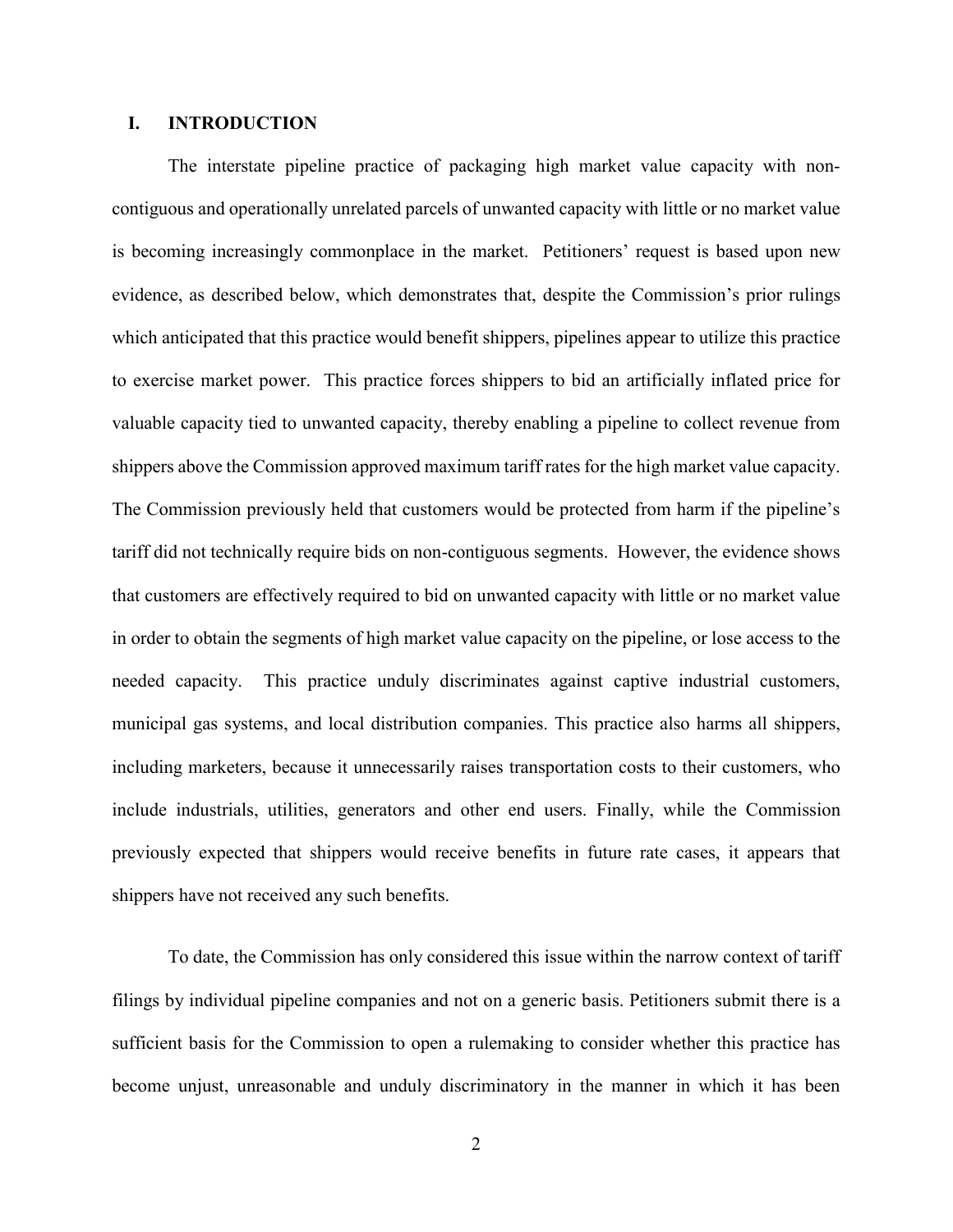implemented. Petitioners request that the Commission revise its regulations as necessary to prohibit this practice, protect consumers from unjust and unreasonable rates and provide all shippers with the fair and unencumbered opportunity to acquire pipeline capacity as envisioned in the Commission's open access regulatory regime.

## **II. COMMUNICATIONS**

All pleadings, correspondence and other communications filed in this proceeding should be addressed to:

Matthew J. Agen Casey Hollers 400 N. Capitol Street, NW 900 17th Street, NW Washington, DC 20001 Washington, DC 20006 (202) 824-7090 (202) 362-9302 [magen@aga.org](mailto:magen@aga.org) [casey.hollers@ngsa.org](mailto:casey.hollers@ngsa.org)

Renée M. Lani Director of Regulatory Affairs American Public Gas Association Suite C-4 201 Massachusetts Avenue, NE Washington, DC 20002 [rlani@apga.org](mailto:rlani@apga.org)

Assistant General Counsel **Director**, Regulatory Affairs American Gas Association Natural Gas Supply Association

> Andrea J. Chambers Attorney for PGC Covington & Burling LLP One CityCenter 850 10th St. NW Washington, DC 20001 (202) 662-5170 [achambers@cov.com](mailto:achambers@cov.com)

#### **II. IDENTITY AND INTERESTS**

AGA, founded in 1918, represents more than 200 local energy companies that deliver clean natural gas throughout the United States. There are more than 77 million residential, commercial, and industrial natural gas customers in the U.S., of which 95 percent — more than 73 million customers — receive their gas from AGA members. AGA is an advocate for natural gas utility companies and their customers and provides a broad range of programs and services for member natural gas pipelines, marketers, gatherers, international natural gas companies, and industry associates. Today, natural gas meets more than one-third of the United States' energy needs.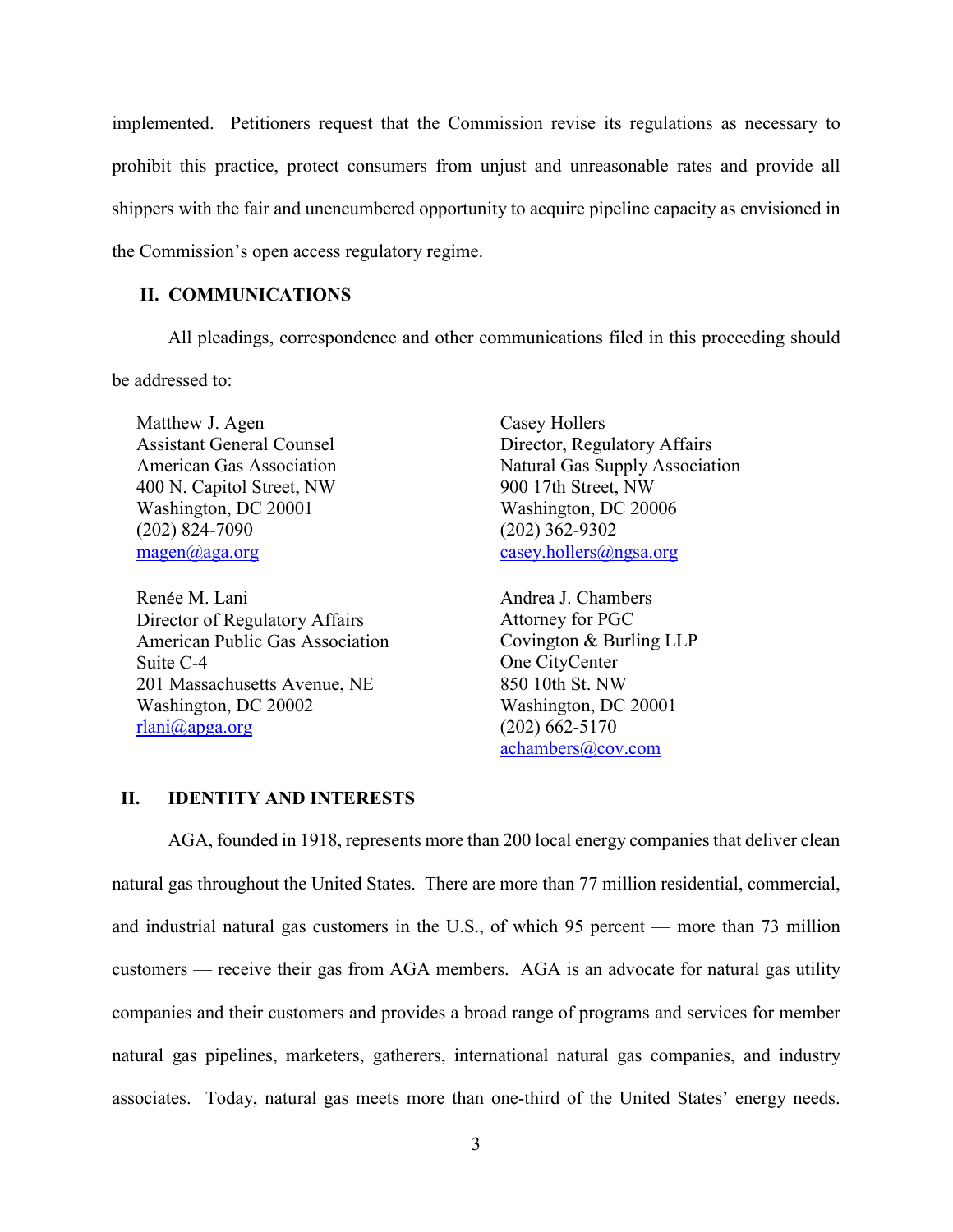AGA's local distribution company ("LDC") members own and operate local natural gas distribution pipeline systems that typically receive natural gas supplies that have been transported on the interstate pipeline system. LDCs deliver natural gas under locally-regulated rates, terms, and conditions, directly to residential, commercial, and industrial customers, including electric generators. AGA members take service from virtually every interstate natural gas pipeline regulated by the Commission under the Natural Gas Act ("NGA"). As customers of jurisdictional pipelines and providers of natural gas distribution service to all retail segments, AGA members are directly affected by the Commission's rules and policies addressing or affecting pipeline rates. AGA member companies, therefore, have a direct and substantial interest in the issues raised in this filing.

APGA is the trade association for approximately 1,000 communities across the U.S. that own and operate their retail natural gas distribution entities. They include municipal gas distribution systems, public utility districts, county districts, and other public agencies, all locally accountable to the citizens they serve. Public gas systems provide safe, reliable, and affordable energy to their customers and support their communities by delivering fuel to be used for cooking, clothes drying, and space and water heating, as well as for various commercial and industrial applications.

PGC is a trade association that represents energy-intensive large industrial and manufacturing natural gas consumers who are typically longstanding, significant employers within their respective communities. PGC members own and operate hundreds of manufacturing plants and facilities in virtually every state in the nation and consume natural gas delivered through interstate natural gas pipeline systems throughout the United States. PGC members hold transportation capacity on numerous interstate pipelines.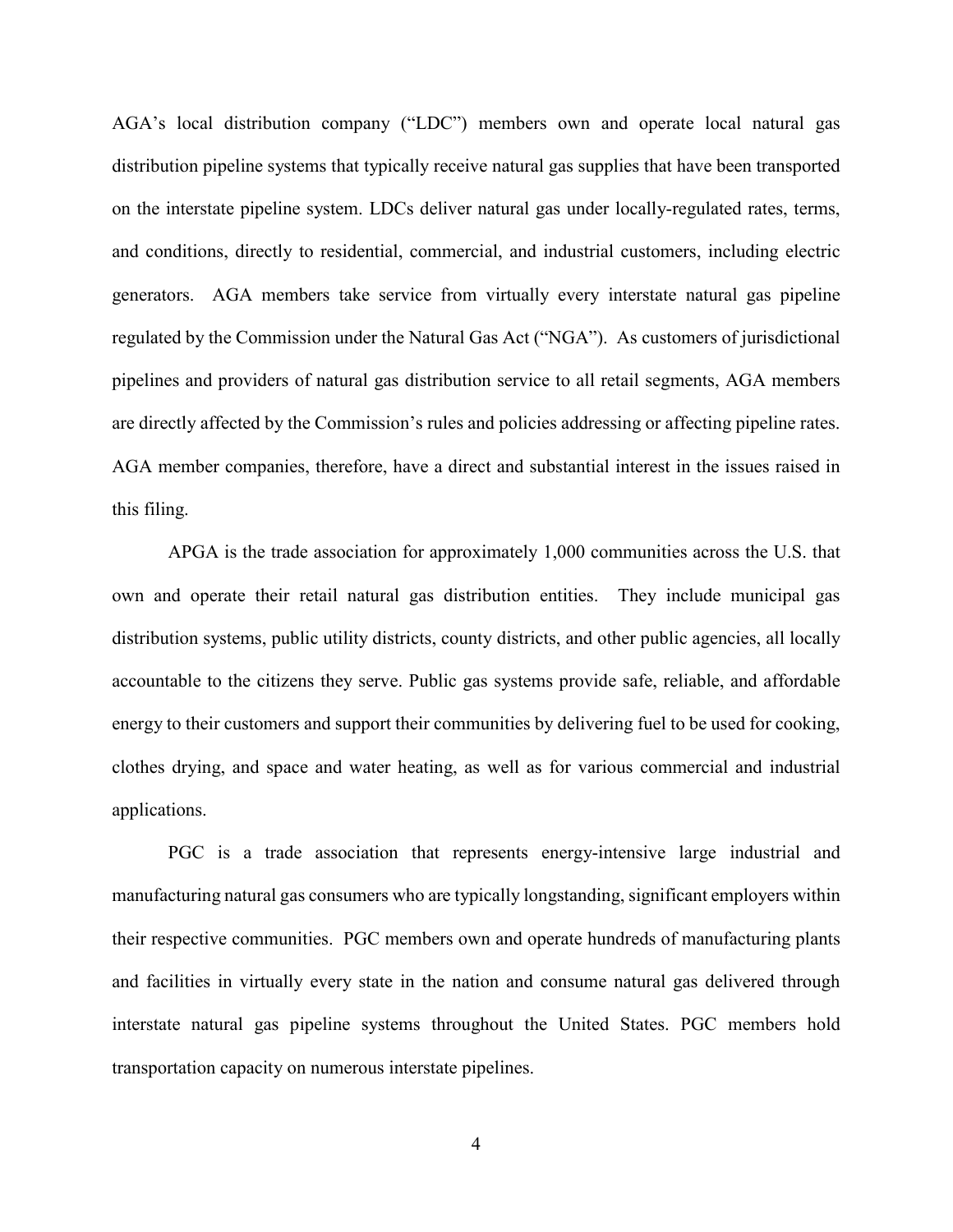NGSA represents integrated and independent energy companies that produce and market domestic natural gas and is the only national trade association that solely focuses on producermarketer issues related to the downstream natural gas industry. NGSA's members trade, transact, and invest in the United States natural gas market in a range of different manners as well as supply and ship billions of cubic feet of natural gas per day on interstate pipelines and therefore, could be greatly impacted by the outcome of this proceeding.

#### **III. REQUEST FOR RULEMAKING**

Petitioners request that the Commission initiate a rulemaking to consider evidence that new regulations are needed to prevent interstate natural gas pipelines from continuing the practice of (i) packaging operationally unrelated, non-contiguous segments of capacity in open seasons and (ii) allocating capacity based on a formula that includes the aggregate bids for both packages. Petitioners submit that this practice results in unjust and unreasonable rates, distorts market pricing, removes the incentive for pipelines to build more capacity where needed, constitutes illegal tying which effectively denies many parties access to needed capacity and, as a practical matter, results in undue discrimination against industrial gas consumers, municipal gas systems and local distribution utilities, and higher prices for the ultimate gas consumers.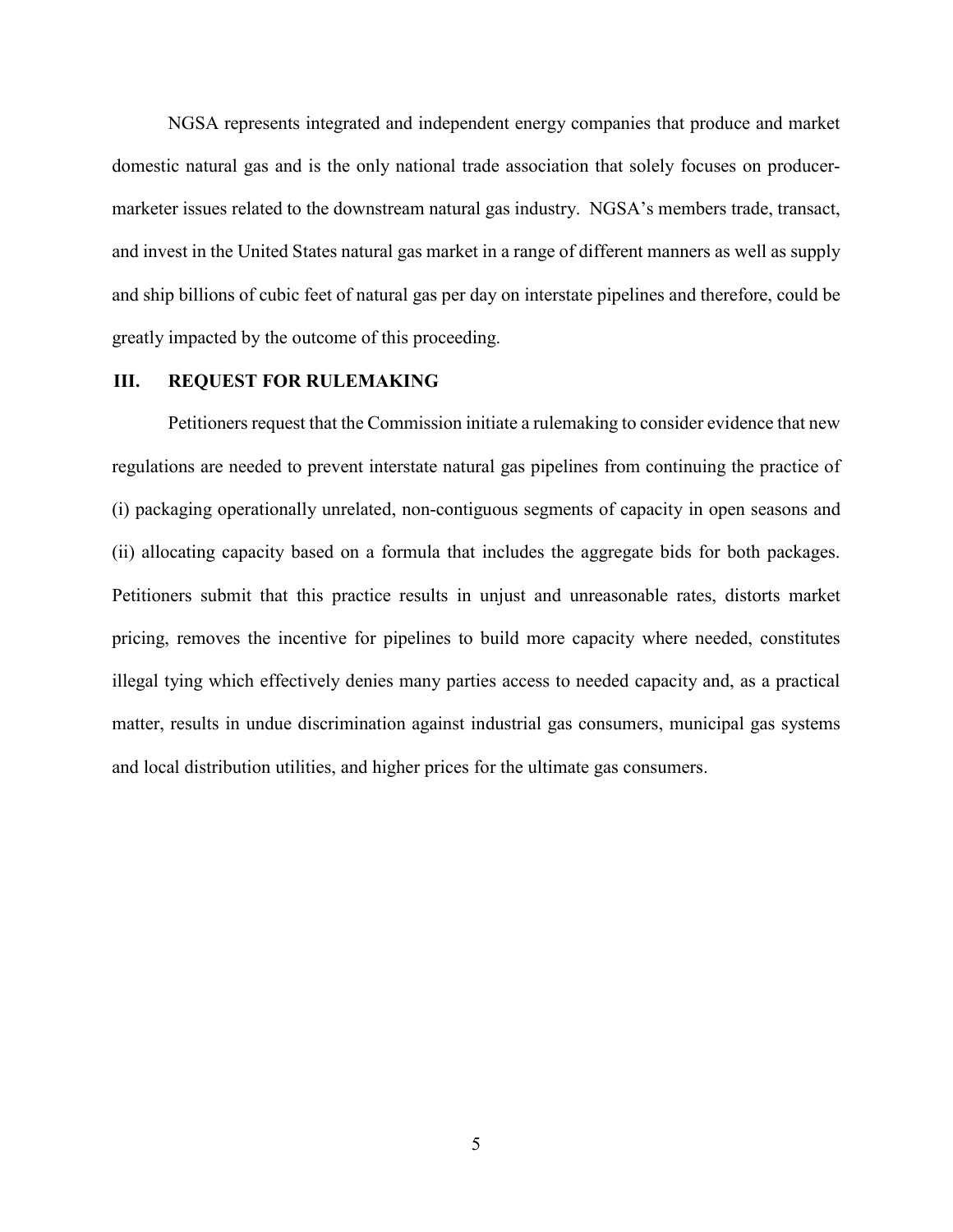# **A. New evidence demonstrates that widespread adoption of the practice of tying bids on non-contiguous segments of capacity in a single auction has resulted in harm to shippers and supports the need for FERC to adopt rules to prohibit this practice.**

The Commission historically rejected proposals to tie non-contiguous segments of capacity into a single package for auctions, capacity allocations and rights of first refusal.<sup>[1](#page-5-0)</sup> In a *Northern Border* order, the Commission approved a tariff that allowed the practice of tying bids on noncontiguous segments of capacity in auctions, for purposes of determining the Net Present Value ("NPV")and awarding capacity.<sup>2</sup> Specifically, the Commission allowed the pipeline to award capacity to the bid generating the greatest NPV by aggregating bids on more than one segment of capacity to determine which combination of bids produces the highest  $NPV<sup>3</sup>$  $NPV<sup>3</sup>$  $NPV<sup>3</sup>$  Shippers objected to the practice, but the Commission cited its prior decision in *Indicated Shippers v. Natural Gas Pipeline of America* ("*Indicated Shippers*")[,](#page-5-3)<sup>4</sup> and held that its policy "permits packaging different

<span id="page-5-0"></span><sup>&</sup>lt;sup>1</sup> See Natural Gas Pipeline of America, 82 FERC ¶61,036 at 61,140 (1998). ("The Commission agrees with the Indicated Shippers that Natural should not be able to post and require bidding on noncontiguous segments of capacity.") The Commission noted that in an analogous situation in *Williams Natural Gas Company,* the Commission directed WNG to remove similar language in the context of right of first refusal procedures; specifically, the Commission directed WNG "to remove all language in its proposed tariff that would allow WNG to consider other offers to purchase other, unrelated capacity, when evaluating the net present value of offers. Such provisions are highly inappropriate." *Id.* (*citing Williams Natural Gas Company*, 62 FERC ¶ 61,261 at 62,760 (1993) ("*Williams*")). In approving a later settlement in that case, Natural agreed that it could not require bidding on non-contiguous pipeline segments and the Commission found that while nothing prevented Natural from posting non-contiguous capacity segments or auctioning capacity on such segments on a stand-alone basis, nothing in the tariff or the settlement appears to permit the bundling of non-contiguous capacity for auction. *See Natural Gas Pipeline Company of America*, 85 FERC ¶ 61,202 at 61,839 (1998).

<span id="page-5-1"></span><sup>2</sup> *See Northern Border Pipeline*, 164 FERC ¶ 61,150 at P 23 (2018) ("*Northern Border*").

<span id="page-5-2"></span><sup>&</sup>lt;sup>3</sup> *Id.* at P 3 (approving proposed tariff Section 6.26.4 which "provides that for the purposes of its NPV evaluation and as defined in the posting, Northern Border may aggregate two or more bids for one or more bid packages…").

<span id="page-5-3"></span><sup>4</sup> *Id.* at P 22-23 (emphasis added) (citing *Indicated Shippers v. Natural Gas Pipeline Company of America*, 89 FERC ¶ 61,12 at 61,417 (1999), *reh'g denied,* 89 FERC ¶ 61,264 (1999) ("*Indicated Shippers*")). In the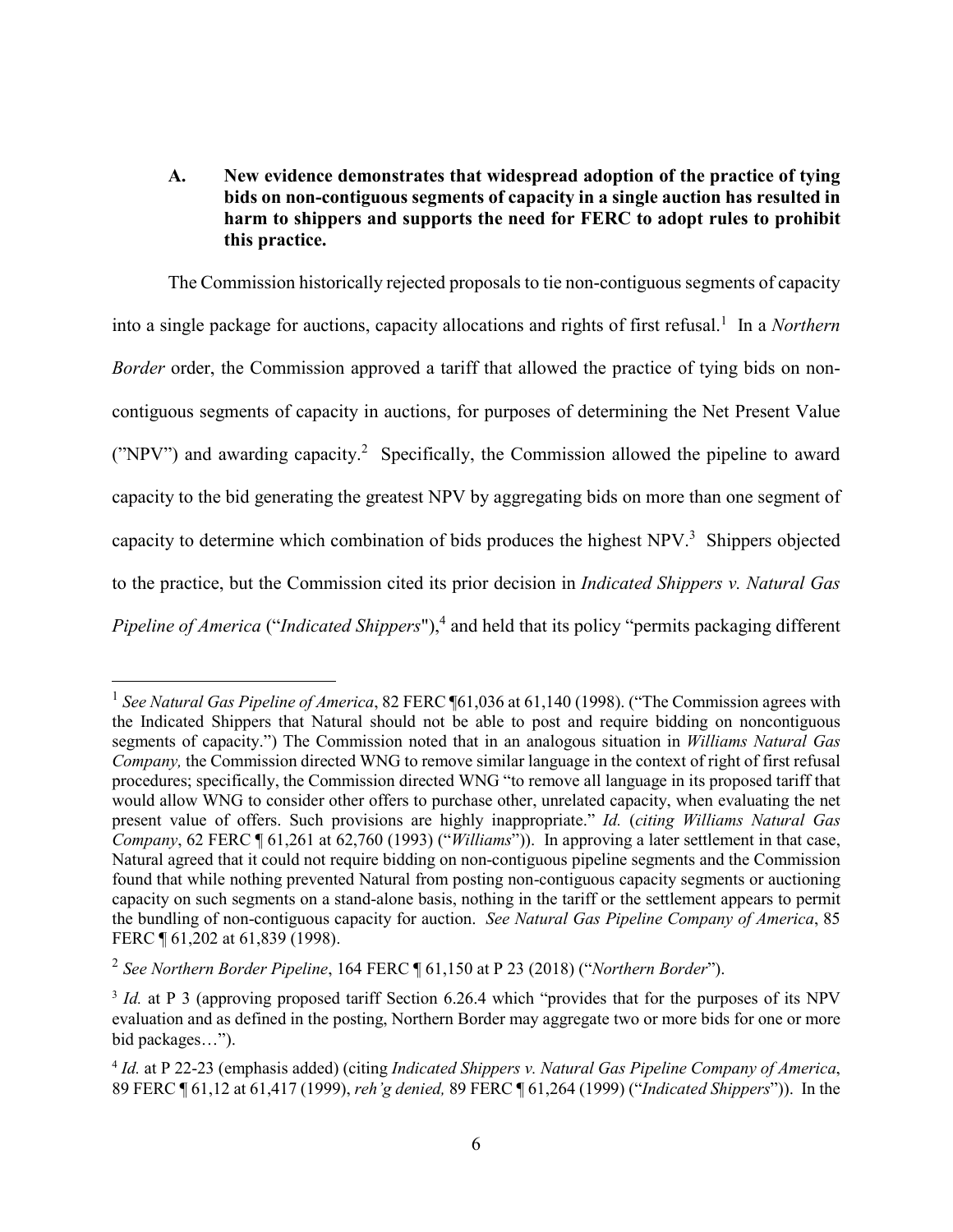capacity segments and firm services so long as shippers are not **required** to bid on segments of capacity that are not desired...".[5](#page-6-0) Furthermore, the Commission in *Northern Border* stated that it approved the tariff based on the expectation that this practice would benefit customers in future rate cases.<sup>[6](#page-6-1)</sup> To the contrary, however, Petitioners' experience in recent years is that the practice is being implemented in a manner that is harmful to shippers, ratepayers, and the market.

 As discussed below, Petitioners' experience in recent years demonstrates that even when the shippers are not technically required to bid on unwanted segments of capacity by the terms of the auction, they are effectively required to bid on unwanted segments of capacity to obtain needed capacity in these auctions. (*See*, *e.g.*, Affidavit of Michael J. Frey, attached as Exhibit No. 0001, at para. 6-7; Testimony of Terry Lewandowski, attached as Exhibit No. 0002 at page 2, lines 4- 17; Affidavit of Mollie Giem, attached as Exhibit No. 0003 at page 4; Prepared Direct Testimony of George E. Briden, PHD, attached as Exhibit No. 0004 at pages 11-12). Therefore, this practice is causing harm to shippers who are effectively forced to bid over maximum rates for capacity that

*Indicated Shippers* case, the Commission found that the fact that Natural posted a pre-arranged deal as a package is not contrary to its tariff, and found that it was not required to post individual prices for each segment of capacity as long as it posted a reserve price for the package and that Natural was required to accept aggregate bids for such capacity if they resulted in a higher NPV than the prearranged agreement, noting that Natural stood ready to accept recourse bids for any portion of the auctioned capacity. On rehearing, in response to concerns about monopoly power, the Commission emphasized that Natural's capacity was not constrained and the negotiated rate bidder was bidding far below the NPV of the maximum rates. 89 FERC at 61,768.

<span id="page-6-0"></span><sup>&</sup>lt;sup>5</sup> *Id.* at P 23 ("...the Commission's policy does not preclude a pipeline from packaging non-contiguous segments of capacity, so long as shippers are not required to bid on segments of capacity that are not desired and thus have an opportunity to obtain the portion of the capacity that they seek, understanding, of course, that a competing shipper willing to bid on all elements of the aggregated package may provide a greater NPV and become the winning bid.").

<span id="page-6-1"></span><sup>&</sup>lt;sup>6</sup> *Id.* at P 24 ("maximizing revenue and the use of pipeline capacity will benefit all customers by increasing billing determinants and thereby lowering the unit fixed rate costs in the next case. The maximum recourse rate remains applicable to each segment of capacity included in the capacity offering, and thus shippers cannot be required to pay more than the maximum recourse rate for the capacity that they obtain.").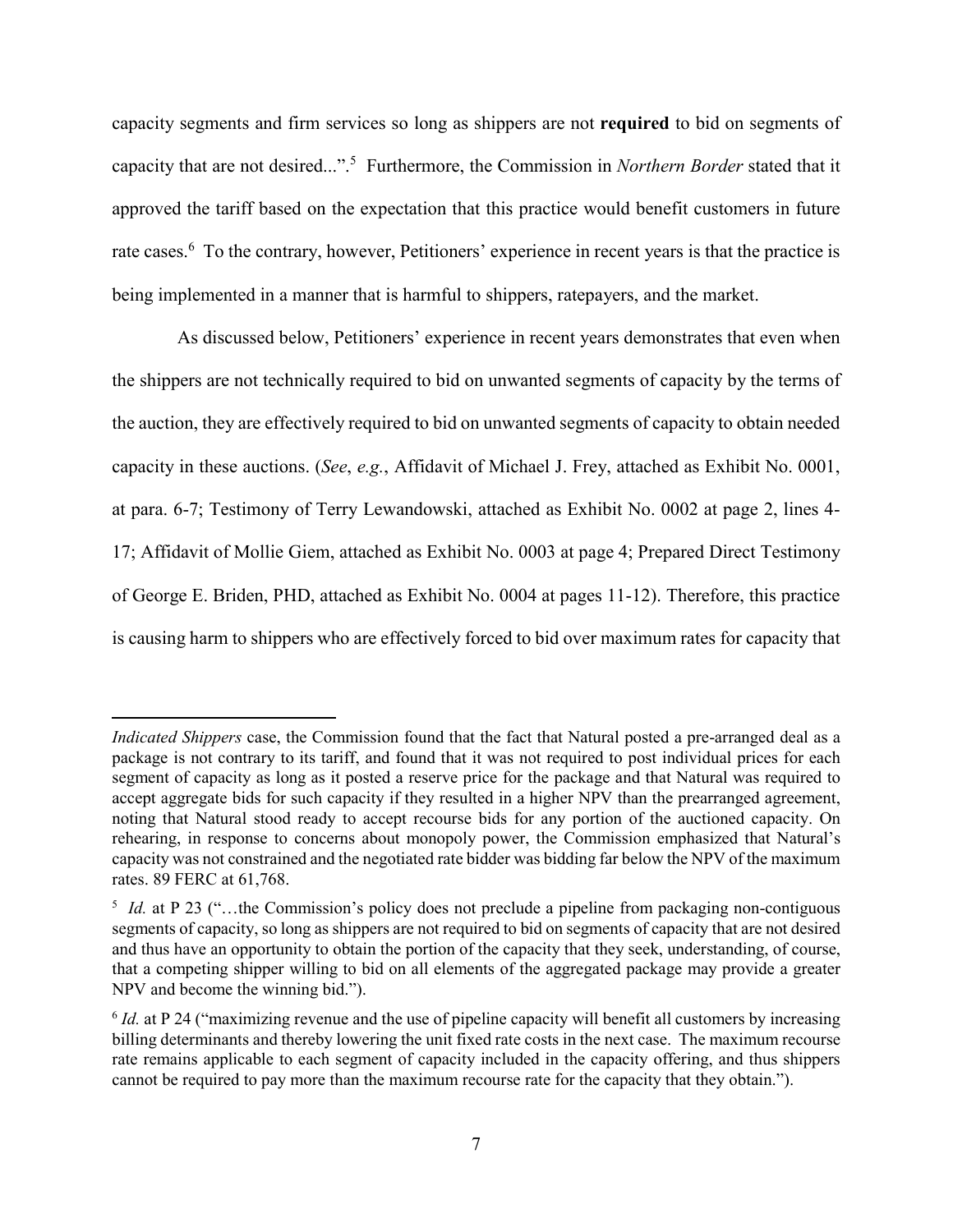they require to serve their customers or to run their plants, and raises the same market power concerns that are raised by sellers acting in violation of the tying prohibition in anti-trust law[.](#page-7-0)<sup>7</sup>

The evidence indicates that pipelines are packaging non-contiguous segments of capacity that are not operationally related and often have mismatched terms and volumes as a means to extract higher profits without any corresponding benefit to shippers. Petitioners submit the attached Appendix A as evidence, which includes a sample of auction postings over the past two years and demonstrates the increasing number of pipelines implementing this approach. As demonstrated in Appendix A, some of the capacity releases discussed involve: (1) packaging of capacity with delivery points into Chicago in the winter (highly desirable and valuable) with a much larger volume of capacity originating in Chicago with delivery points into markets in Michigan[,](#page-7-1) against the normal direction of flow of supply in the winter (less desirable), $8(2)$ packaging of capacity that flows in opposite directions at the same time on the same pipeline (forward haul highly valuable and backhaul unusable),  $(3)$  packaging of capacity from a producing area to constrained markets in the Northeast (highly desirable and valuable) with a larger

<span id="page-7-0"></span> $7$  Tying arrangements are subject to Section 1 of the Sherman Act and raise anti-trust concerns because they may force consumers to buy a product or service that they simply do not want or need and are forbidden on the theory that, if the seller has market power, it can leverage its power through tying arrangements. *See*, *e.g.*, *Jefferson Parish Hosp. Dist. No. 2 v. Hyde*, 466 U.S. 2 at 9 (1984). Pipeline transportation is a regulated monopoly service and pipelines should not be allowed to force buyers into purchases of pipeline capacity they do not want to obtain the capacity they need so they can extract monopoly rents.

<span id="page-7-1"></span><sup>&</sup>lt;sup>8</sup> See example in Appendix A, ANR pipeline posting March 1, 2021, Segment 1 transportation from ML-7 receipt points and ANRPL storage to Chicago area deliveries and ANR Joliet Hub from 11/1/21-3/1/22 and quantity is up to 35,000 Dth/d. Segment 2 is from ANR Joliet Hub to ANRPL storage during the period from 1/1/22 to 3/31/22 and quantity is up to 100,000 Dth/d.

<span id="page-7-2"></span><sup>&</sup>lt;sup>9</sup> See example in Appendix A, Northern Border posting July 17, 2018, Segment 1 transportation path from Port of Morgan (Receipt) to North Hayden (Delivery), Segment 2 from Kurtz (Bison Pipeline Interconnect (Receipt) to Port of Morgan (Delivery) and map showing the back and forward haul capacity overlapping. At the time, TransCanada Pipelines indicated no gas was flowing on Bison.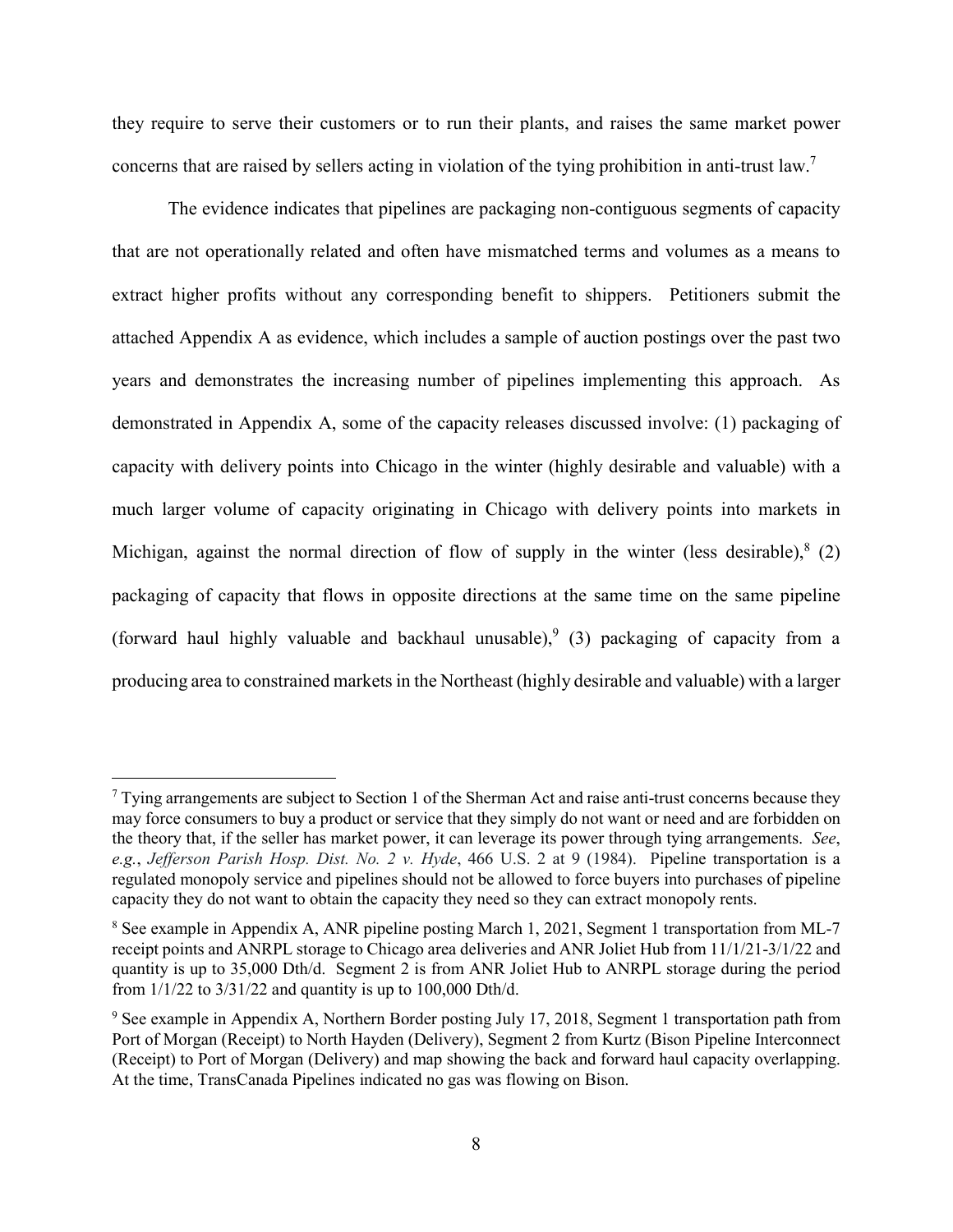volume of capacity between two points in the Mobile Bay, Alabama region (less desirable)<sup>[10](#page-8-0)</sup> and (4) packaging of capacity with different terms and different quantities.<sup>[11](#page-8-1)</sup> In these situations, it is often impossible for a shipper to use one segment of capacity with the other segment (*i.e*., flows in opposite directions on the same segment of pipeline), and it is inherently obvious that the packages are tied solely to increase the price that the pipeline can obtain for the valuable capacity, not to provide any benefit to the customer or indirectly to other shippers. Despite the fact that the tariff does not require the shipper to bid on multiple segments of capacity, Petitioners' experience (as demonstrated in the attached shipper affidavits) is that, as a practical matter, if the shipper does not bid on multiple segments, it will not have the highest NPV and will therefore lose the desired segment. (*See*, *e.g.*, Exhibit No. 0001, at para. 6; Exhibit No. 0002 at page 2, lines 4-9; Exhibit No. 0003 at pages 3-7; Exhibit No. 0004 at page 12, lines 6-10). This is so because many pipeline customers that have large enough credit capability will eagerly bid an aggregate amount for both the valuable and less desirable capacity that is a large percentage of the hedge-able spread on the valuable piece. If successful, such a bid will lock in a modest profit for the bidder. Customers

<span id="page-8-0"></span> $10$  See example in Appendix A, Transco posting December 9, 2020, Segment 1 transportation from Station 85 (zone 4) in Mississippi/Alabama to Station 165 (zone 5) in Virginia for a quantity of up to 25,000 dekatherms/ per day. Segment 2 is from Zone 4B in Alabama to Zone 4B in Alabama for a quantity of up to 150,000 dekatherms/day. See also example in Appendix A. Transco posting February 18, 2020, Segment 1 transportation from Marc I Interconnect on Leidy Line to Pooling Station 210 (from producing area/storage area in PA to market zone in NJ) for 75,000 dekatherms/day, Segment 2 is from Zone 4B in Alabama to Zone 4B in Alabama for a quantity of up to 175,000 dekatherms/day.

<span id="page-8-1"></span><sup>&</sup>lt;sup>11</sup> See examples in Appendix A, Tennessee Gas Pipeline Oct. 24, 2018 Open Season #1189, Segment 1 has a term from  $11/1/2019 - 3/31/2020$ , Segment 2 has a term from  $1/1/2019 - 6/30/2019$ , and Segment 3 has a term from 1/1/2019 – 5/31/2019; Tennessee Gas Pipeline Sept. 26, 2018 Open Season #1291, Segment 1 has a term from 11/1/2021 - 3/31/2022, Segments 2 and 3 have a term from 3/1/2021 – 12/31/2021; Tennessee Gas Pipeline Sept. 26, 2018 Open Season #1184, Segment 1 has a term from 11/1/2019 - 3/31/2020, Segment 2 has a term from 1/1/2019 – 12/31/2019; Transco September 9, 2021 Open Season, Segment 1 has a term from 12/1/2021 - 2/28/2022, Segment 2 has a term from 12/1/2021 – 5/31/2021; ANR March 1, 2021 Open Season, Segment 1 has a term from 11/1/2021 - 3/31/2022, Segment 2 has a term from 1/1/2022 – 3/31/2022; Northern Border Feb. 16, 2018 Open Season #1750, Segment 1 has a term from 6/1/2018 - 3/31/2019, Segment 2 has a term from 4/1/2018 – 12/31/2018.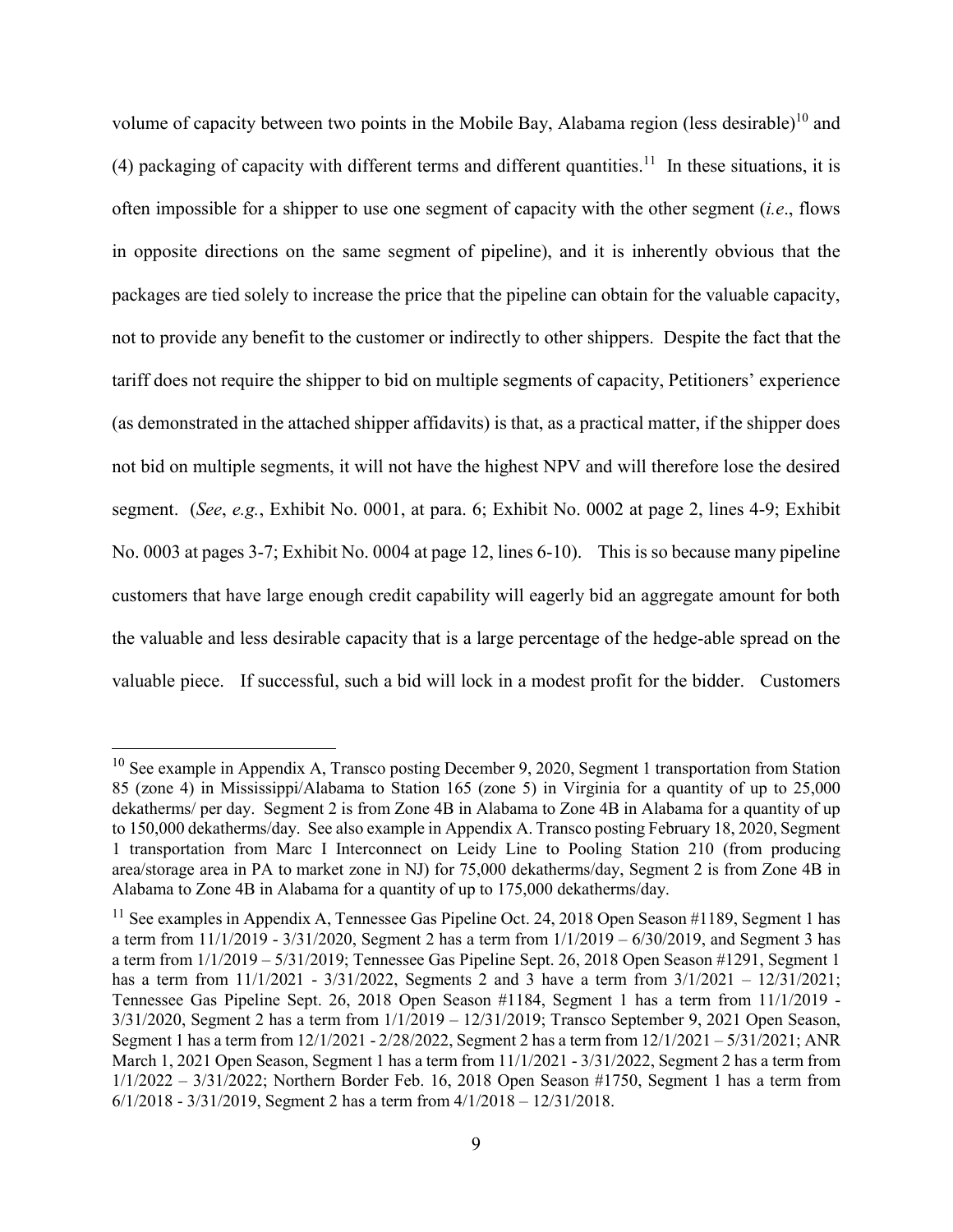with an operational need for a particular segment of capacity to serve LDC load or a power plant or a manufacturing facility must compete on price to win the capacity they need. As such, the evidence supports a finding that the shipper effectively is **required** to bid on capacity it does not want or is virtually guaranteed to lose the capacity that it may require to fulfill its market commitments. As demonstrated further below, this practice of awarding capacity discriminates against certain shippers who do not have the resources to bid for capacity that they cannot utilize (*See, e.g.*, Exhibit No. 0002 at page 2, lines 10-17), and harms other shippers as they are forced to pay for capacity that they do not need, and cannot use, in order to obtain any portion of the needed capacity (*See, e.g.*, Exhibit No. 0003 at para. 4).

## **B. The Commission's rationale for precluding tying of capacity releases on the secondary market applies equally to the tying of bids in the primary market.**

In the secondary market for capacity releases, the Commission has a prohibition against tying capacity to any extrinsic condition.<sup>[12](#page-9-0)</sup> However, the Commission has made limited exceptions where the replacement shipper may need both packages because they are only valuable together (*i.e.*, transport into storage tied with storage capacity in a single release).<sup>[13](#page-9-1)</sup> FERC's reasoning for prohibiting tying in the secondary capacity release market applies equally to pipelines tying bids for non-contiguous packages of capacity in a single auction.

<span id="page-9-0"></span><sup>12</sup> *See Pipeline Service Obligations and Revisions to Regulations Governing Self-Implementing Transportation; and Regulation of Natural Gas Pipelines After Partial Wellhead Decontrol*, Order No. 636, 57 Fed. Reg. 13,267 (April 16, 1992), FERC Stats. and Regs., Regulations Preambles (January 1991 - June 1996) ¶ 30,939 at 30,446-48 (April 8, 1992); *order on reh'g,* Order No. 636-A, 57 Fed. Reg. 36,128 (August 12, 1992), FERC Stats. and Regs., Regulations Preambles (January 1991 - June 1996) ¶ 30,950 (August 3, 1992), *order on reh'g*, Order No. 636-B, 57 Fed. Reg. 57,911 (December 8, 1992), 61 FERC ¶ 61,272 (1992), *order on reh'g,* 62 FERC ¶ 61,007 (1993), *aff'd in part and remanded in part, United Distribution Companies v. FERC*, 88 F.3d 1105 (D.C. Cir. 1996), *order on remand,* Order No. 636-C, 78 FERC ¶ 61,186 (1997).

<span id="page-9-1"></span><sup>&</sup>lt;sup>13</sup> See Promotion of a More Efficient Capacity Release Market, Order No. 712, 123 FERC ¶ 61,286 at n. 17 at P 190 (2008).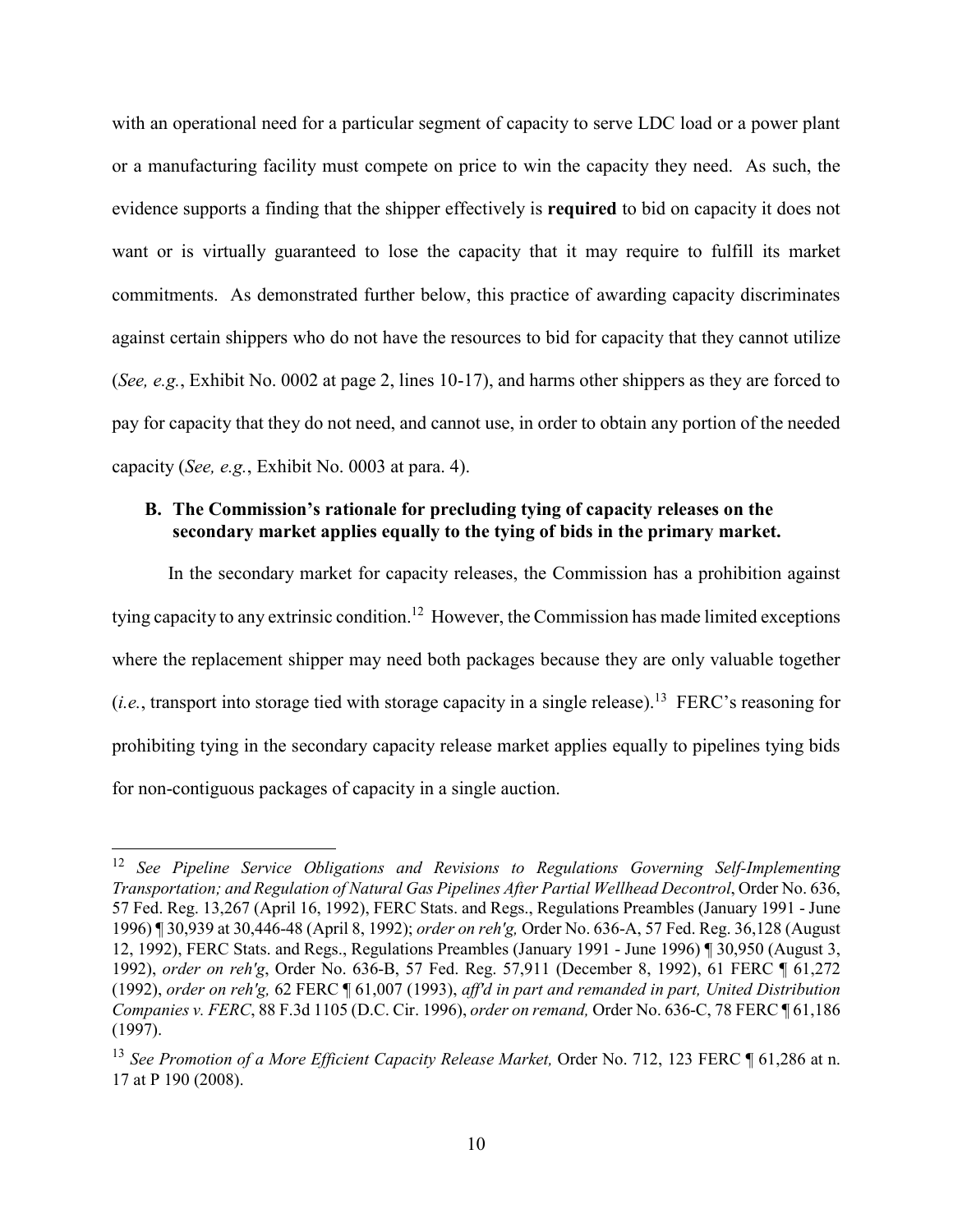In addition to ensuring that sellers do not exercise monopoly power similar to the prohibition against tying embedded in anti-trust law, the capacity release tying prohibition was adopted by the Commission to prevent a releasing shipper from requiring a replacement shipper to pay for added capacity or services that they do not need. This prohibition prevents the releasing shipper from obtaining a payment for the released capacity at a rate above the maximum rate and also prevents the releasing shipper from forcing the replacement shipper to take unwanted capacity or services.[14](#page-10-0) In an auction combining bids for two contiguous segments of capacity, each segment merits a valid bid because together they create a valuable path, and the capacity is generally awarded based on the calculation of the bid or combination of bids that result in the highest NPV for the pipeline, consistent with FERC policy.<sup>[15](#page-10-1)</sup> The harm to shippers arises when the tied capacity bids are for segments that are non-contiguous, and one of the capacity segments is valuable (*i.e.*, highly desirable capacity) while the other is not (*i.e.*, less desirable capacity). The practical result of pairing valuable capacity in an auction with capacity that has little to no value is that shippers are effectively forced to bid on both segments to achieve a winning NPV. As demonstrated in the

<span id="page-10-0"></span><sup>&</sup>lt;sup>14</sup> See Transwestern Pipeline Co., 92 FERC ¶ 61,035 (2000), in which FERC rejected the request for a tying waiver explaining that its policy against tying is meant to prevent pipelines from requiring shippers to take capacity that the shippers do not want in order to get capacity that the shippers do want. However, the Commission found that there was no tying where a pipeline increased capacity on the lateral that restored capacity on the mainline and posted the capacity together. The Commission noted the pipeline had significant turned back capacity and that, pursuant to a settlement, the pipeline absorbed 50% of the turned back capacity but was allowed to recoup some revenues through the expansion, and that shippers were able to request the increment of capacity they desired. 92 FERC at 61,180. *See also Louis Dreyfus Energy Services,* L.P., 114 FERC ¶ 61,246 at P 20 (2006). The Commission found that Louis Dreyfus Energy Services proposed to tie its gas sales contracts to its release of capacity and explained the Commission's prohibition against tying release of capacity to any other compensation paid to releasing shippers. *id*.

<span id="page-10-1"></span><sup>&</sup>lt;sup>15</sup> See Tennessee Gas Pipeline Co., 79 FERC ¶ 61,297 at 62,337 (1997) (in accepting Tennessee's tariff proposing to award capacity based on NPV, the Commission stated"[t]o apply the NPV criteria is to allocate that capacity to the entity that values it the most, and this is consistent with Commission policy. The Commission has previously discussed the desirability of the economic efficiency achieved by allocating capacity to parties who value it most." (*citing* Order No. 636-A, FERC Statutes and Regulations ¶ 30,950 at 30,555)).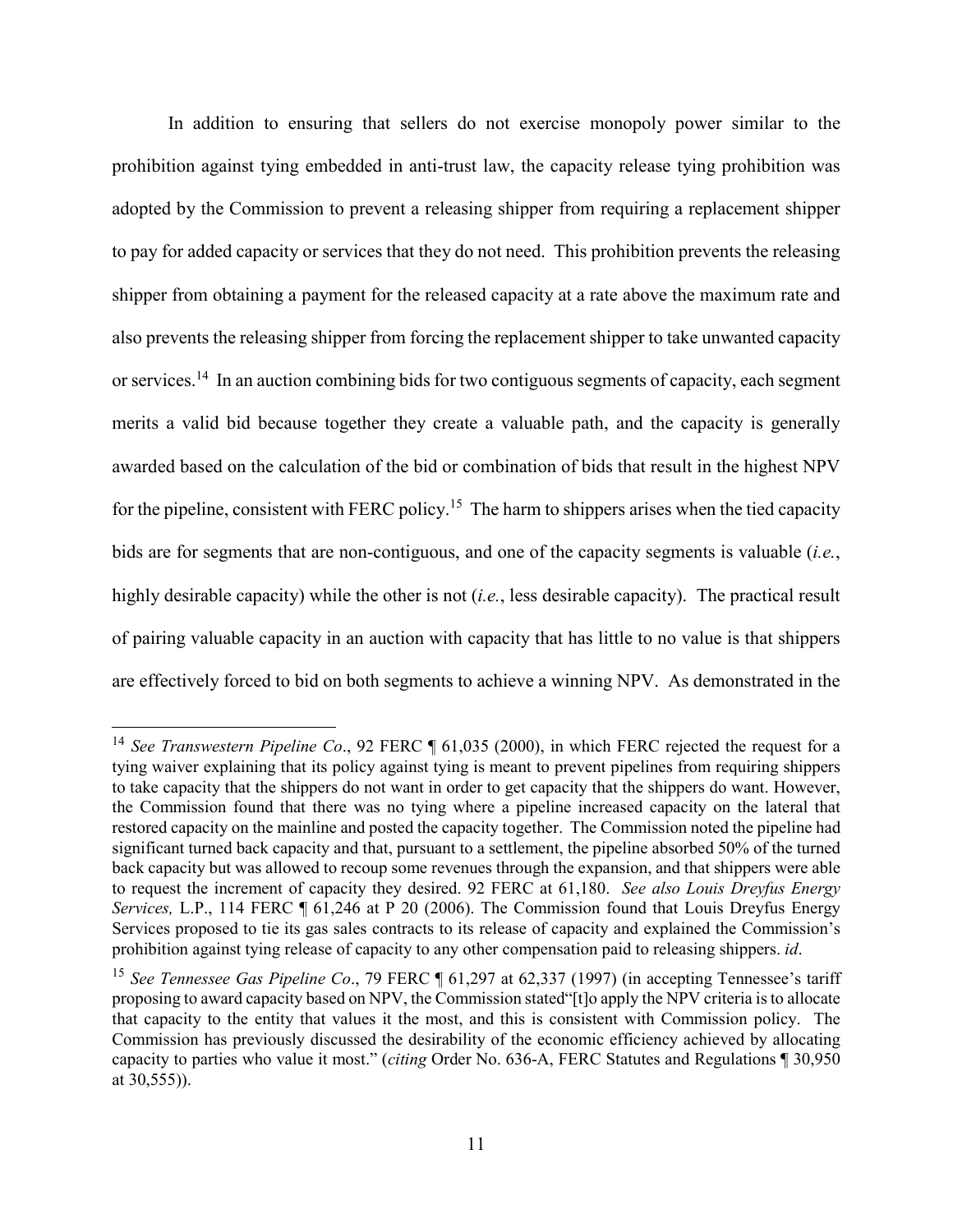affidavits attached, industrial shippers and some retail distribution companies do not have the capability to bid on segments of capacity that cannot be used to serve their plants or customers in order to be awarded the capacity segment that they need. (*See, e.g.*, Exhibit No. 0001 at para. 6- 7). Many shippers do not have enough credit capability (or authority in the case of regulated utilities) to bid on a large volume of tied capacity because of the risk of winning both and exceeding their credit limits.[16](#page-11-0) As a result, they lose out to other shippers that are able to pay for less desirable, unwanted capacity in order to obtain the valuable capacity.

# **C. The evidence indicates that allowing pipelines to aggregate bids for non-contiguous capacity permits the exercise of market power and scarcity pricing contrary to Commission policy.**

## 1. Commission Policy Prohibits Gas Pipelines from Exercising Market Power to Collect Scarcity Prices.

To prevent the inappropriate exercise of pipelines' inherent market power, FERC requires each pipeline to charge rates at or below a maximum rate cap approved by FERC. In Order No. 712, in discussing why the Commission removed the price caps on short-term releases in the secondary market but did not remove the price ceiling on pipelines in the primary market, the Commission stressed the importance of shippers having the option to purchase capacity at the recourse rate (*i.e.*, the maximum tariff rate) as a check on the ability of pipelines to exercise market power.<sup>[17](#page-11-1)</sup> The Commission noted that, unlike releasing shippers, the pipeline holders of long-term

<span id="page-11-0"></span><sup>&</sup>lt;sup>16</sup> In many cases, high-value, low-volume packages of capacity are paired with low-to-no-value, large volume packages of capacity.

<span id="page-11-1"></span><sup>&</sup>lt;sup>17</sup> See Promotion of a More Efficient Capacity Release Market, Order No. 712, 123 FERC ¶ 61,286 at PP 82-86. *See also* Order No. 712-A, 125 FERC ¶ 61,216 (2008). FERC rejected calls from interstate pipelines to lift the maximum rate cap on short-term pipeline services stating, "it continues to find that maintenance of the maximum rate ceiling… is necessary to protect against the potential exercise of market power."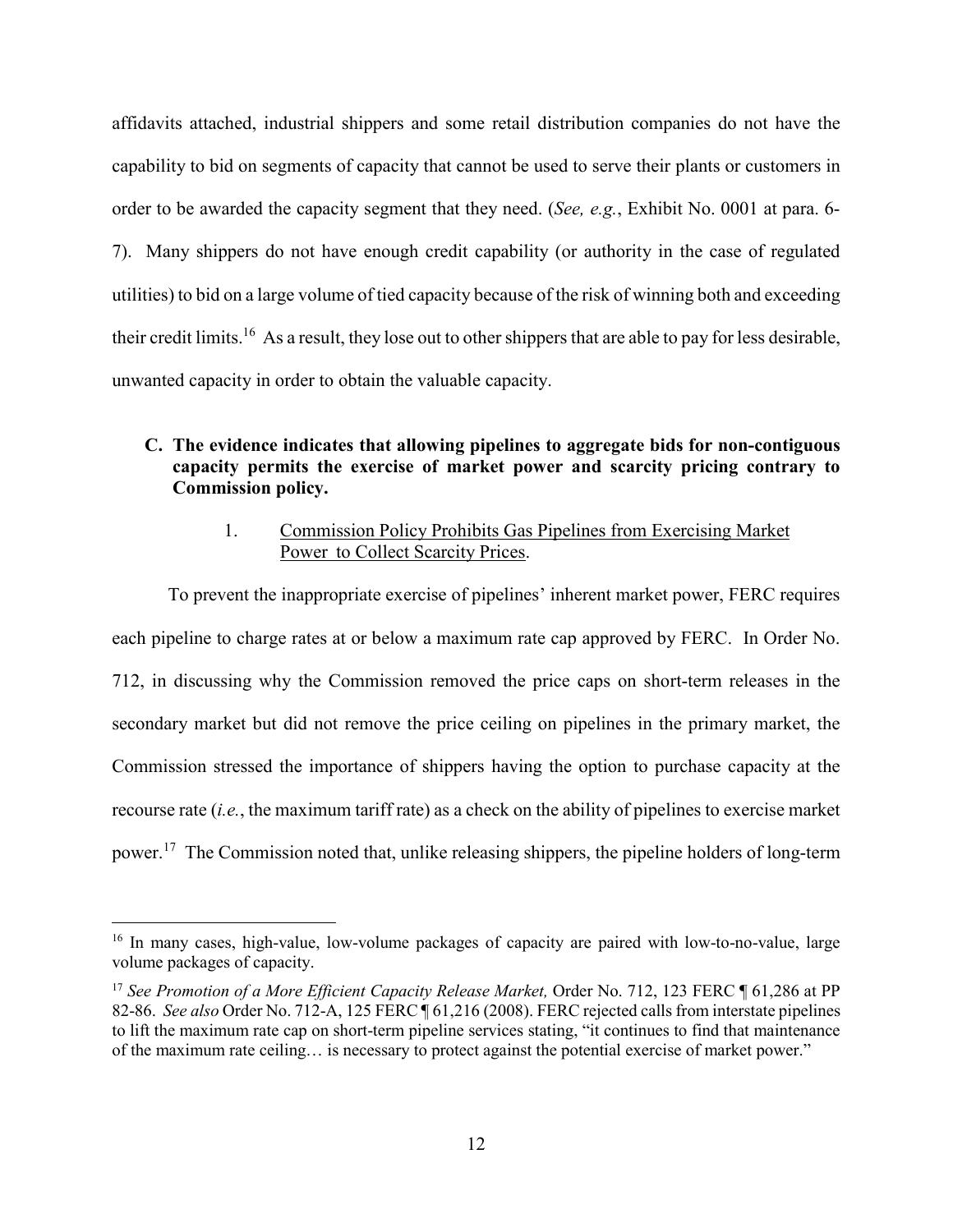capacity have greater ability to exercise market power by withholding capacity and not constructing facilities.[18](#page-12-0) The Commission added that because pipelines are in the best position to expand their own systems, cost-of-service rate ceilings help to ensure that pipelines have appropriate incentives to construct new facilities to alleviate constraints when needed. <sup>[19](#page-12-1)</sup>

As the Commission found at that time, the only way that a pipeline would be able to create the requisite scarcity in order to force shippers to accept longer term contracts would be to refuse to build additional capacity when demand requires it.<sup>[20](#page-12-2)</sup> In that circumstance, the Commission found that as long as cost-of-service rate ceilings apply, pipelines will have a greater incentive to build new capacity to serve all of the demand for their service than to withhold capacity. This is because the only way that a pipeline could increase current revenues and profits would be to invest in additional facilities to serve the increased demand. Similarly, the Commission concluded that as long as pipelines' short-term services are subject to a cost-of-service rate, the pipelines will not limit their construction of new capacity to meet demand in order to create scarcity that increases short-term prices. Indeed, the Commission concluded that releases at prices above the maximum rate will indicate that pipeline capacity is constrained and demonstrate that constructing additional

<span id="page-12-0"></span><sup>&</sup>lt;sup>18</sup> Order No. 712, 123 FERC  $\P$  61, 286 at P 85 ("unlike releasing shippers, the pipeline holders of primary capacity have a greater ability to exercise market power by withholding capacity and not constructing facilities.").

<span id="page-12-1"></span><sup>19</sup> *Id.*

<span id="page-12-2"></span><sup>&</sup>lt;sup>20</sup> Id. (citing *Regulation of Short-Term Natural Gas Transportation Services,* 101 FERC ¶ 61,127 at P 12 (2002), *aff'd., American Gas Ass'n v. FERC*, 428 F.3d 255 (D.C. Cir. 2005)). *See also Tennessee Gas Pipeline Co. ("Tennessee")*, 91 FERC ¶ 61,053 (2000), *reh'g denied*, 94 FERC ¶ 61,097 (2001), *aff'd*, 292 F.3d 831 (D.C. Cir. 2002). In *Tennessee*, FERC recognized that Tennessee has market power with respect to the transportation of gas but decided that there is no need for a term-matching cap because there were sufficient controls to restrain Tennessee from withholding capacity to force shippers to bid longer terms. FERC held that because the pipeline cannot charge more than the maximum rate for existing capacity, it would not profit by withholding. The Commission also noted that the pipeline already has incentive to build new capacity to increase rate base and return, and, thereby, increase rates. 91 FERC at 61,191.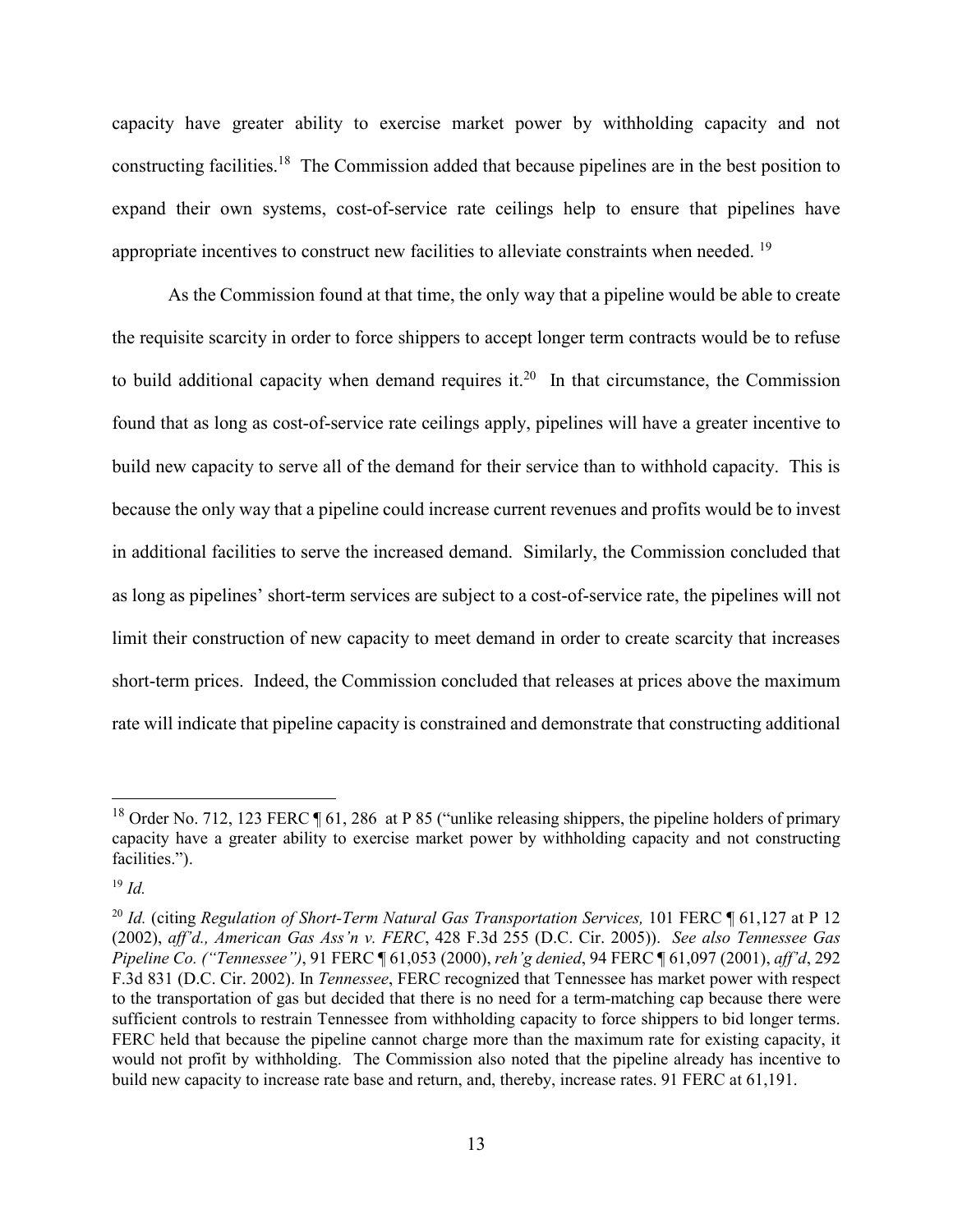capacity could be profitable.<sup>[21](#page-13-0)</sup> Pipelines are only permitted to enter negotiated rate agreements achieving a rate above cost-based, maximum recourse rates when shippers have access to the recourse rate in bidding for capacity, and when the agreements are filed with, and approved by,  $FERC.22$  $FERC.22$ 

# 2. Petitioners submit information that indicates that the current practice allows pipelines to exercise market power to engage in scarcity pricing and effectively eliminates the recourse rate as a constraint on market power.

Since 2019, Petitioners have been gathering information on the impact of the tariff practice used by pipelines of packaging non-contiguous capacity segments in open seasons, and allocating such capacity based on aggregated bids. As shown in Appendix A, the amount that successful bidders have paid to the pipeline for the package of non-contiguous capacity exceeds the maximum rate that the pipeline could have charged for one segment of capacity alone. This excess payment is often equal to a large portion of the amount of the differential between the cost-based recourse rate for the valuable segment of capacity, and the market value of the same segment of capacity<sup>[23](#page-13-2)</sup> during a time of scarcity and does not reflect the unwanted segment(s) of capacity suddenly becoming more valuable. This practice effectively enables the pipeline to collect a scarcity price

<span id="page-13-0"></span> $\overline{a}$ <sup>21</sup> *Id*.

<span id="page-13-1"></span><sup>&</sup>lt;sup>22</sup> Alternatives to Traditional Cost-of-Service Ratemaking for Natural Gas Pipelines, 74 FERC ¶ 61,076 at 61,238-242, *order on clarification,* 74 FERC ¶ 61,194, *order on reh'g*, 75 FERC ¶ 61,024 (1996). The Commission determined that the availability of the recourse rate would prevent pipelines from exercising market power by assuring that the customer always has the option of purchasing capacity at the just and reasonable tariff rate if the pipeline unilaterally demands excessive prices. *See also Tennessee Gas Pipeline Co.,* 91 FERC ¶ 61,053 (2000), *order on reh'g*, 94 FERC ¶ 61,097 (2001), *aff'd, Process Gas Consumers Group v. FERC,* 292 F.3d 831 (D.C. Cir. 2002). Moreover, in Order No. 637-A, the Commission reaffirmed its position that the recourse rate effectively mitigates pipeline market power by stating that "[T]he requirement that a pipeline sell its capacity at the regulated maximum rate prevents tacit collusion between the pipeline and the shipper to withhold capacity to raise price above the ceiling…"

<span id="page-13-2"></span><sup>&</sup>lt;sup>23</sup> The difference in the price of gas at the receipt point into the capacity and the price of gas delivery point out of the capacity, *i.e.*, the basis or spread.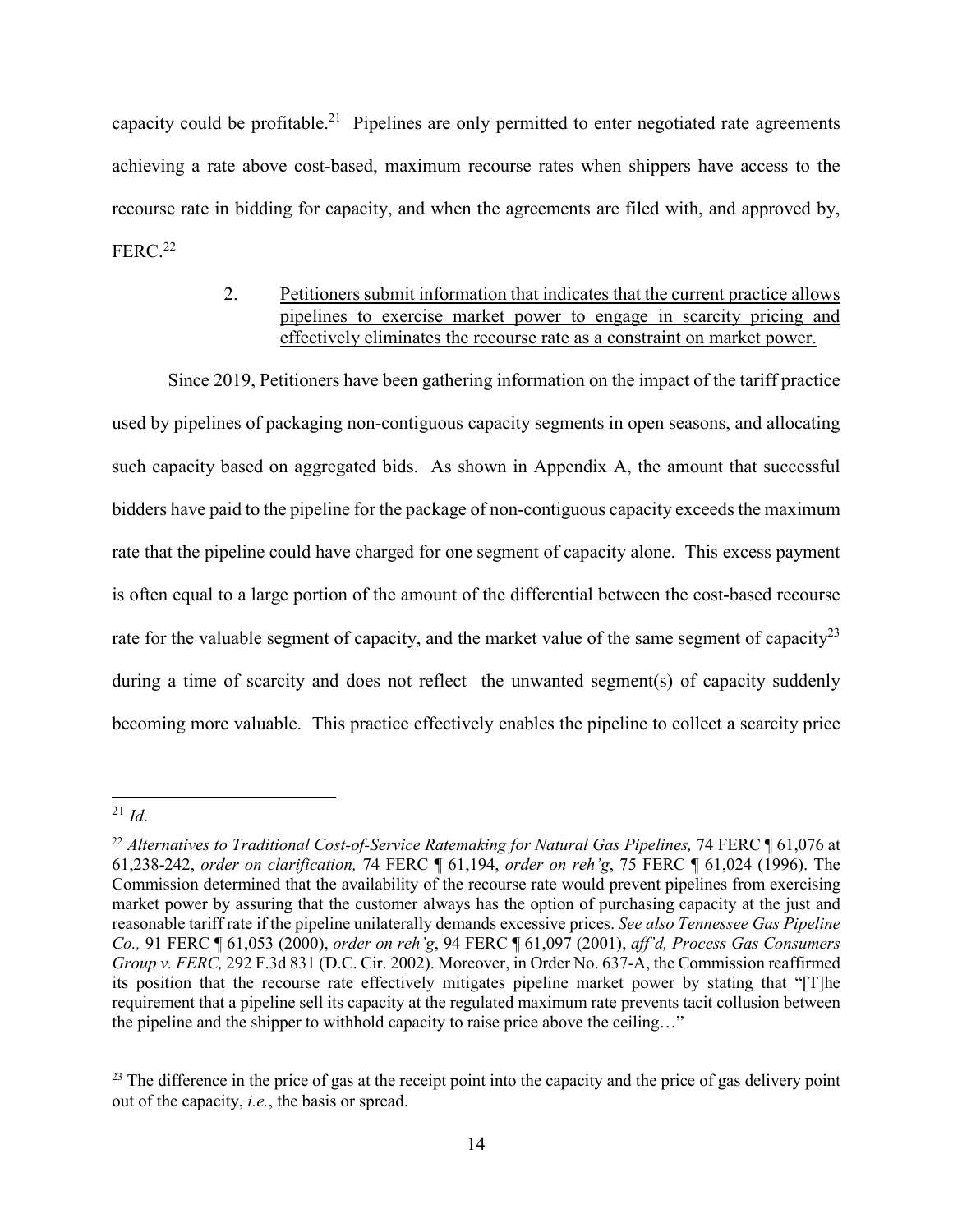for the valuable segment of capacity (by assigning the differential to the segment(s) of capacity with little or no value), resulting in unjust and unreasonable rates for such capacity. By doing so, pipelines are effectively receiving a market-based rate without Commission approval to charge market-based rates. Additionally, as a result of this practice, these pipelines are not incentivized to build additional capacity that would be valuable to customers, contrary to Commission policy. (*See, e.g.*, Exhibit No. 004, page 11, lines 8-18). Instead, pipelines are incentivized to creatively package non-contiguous segments of capacity for the sole purpose of extracting monopoly rents from shippers.

One capacity auction by Transco, a long-haul pipeline extending from the Gulf of Mexico to the Northeast, is a prime example. The pipeline's posting included both a valuable capacity segment running north from Station 4 in Mississippi and Alabama to Zone 5 in the market area in the Mid-Atlantic in the winter (*i.e.*, highly desirable capacity), and a capacity segment in the South end of the pipeline going from Mobile Bay Station Zone 4A in Alabama to Zone 4B in Alabama (*i.e.*, less desirable capacity). The pipeline indicated it would not accept any bid for any package that is less than the full contract path or less than the full time period, and that NPV of each package bid by any party would be summed to determine the best bid. As shown in the example, the maximum recourse rate for the valuable capacity segment was \$557,000. However, the capacity was awarded to a bidder that bid, in aggregate, \$1,669,000, effectively representing the full \$557,000 max rate value for the valuable segment and an additional \$1,112,000. The market value on the invaluable segment was zero, and the aggregate bid of \$1,669,000 compares to the market value on the valuable path, for that quantity of capacity. The effective winning bid for the valuable capacity was therefore over twice the amount of a bid at the maximum recourse rate. Additionally,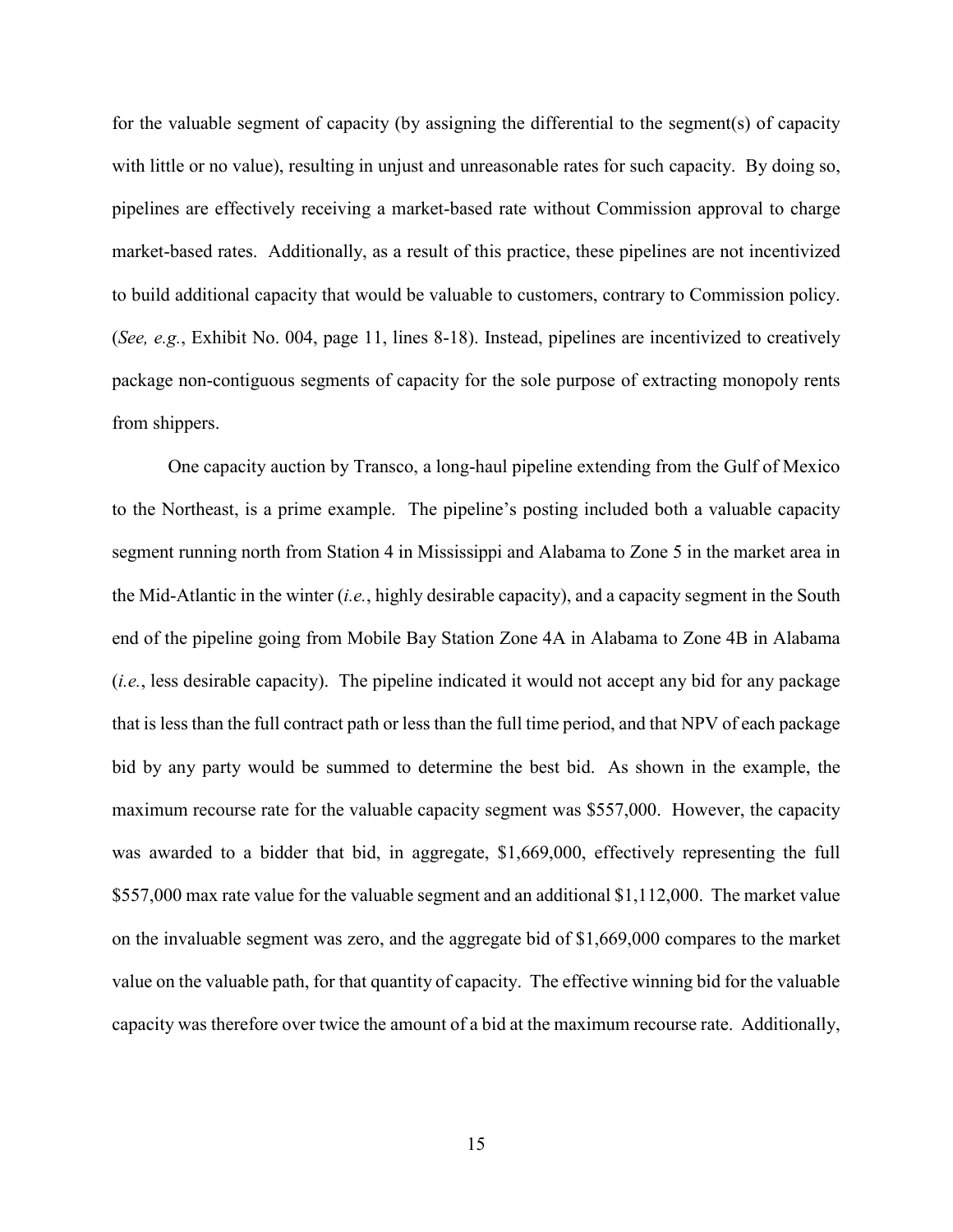as noted in the affidavit of Mollie Giem, the lack of value of the unwanted capacity is demonstrated by the fact that the winning bidder never even used the capacity. (*See* Exhibit No. 0003 at para. 4).

As explained in Order No. 712, pipelines have the ability to enter into negotiated rate agreements above the maximum tariff rate so long as the customer has the alternative of the recourse tariff rate to protect against monopoly pricing, and that rate is submitted to the Commission for review and approval prior to becoming effective.<sup>[24](#page-15-0)</sup> Negotiated rate agreements are typically entered by shippers to provide rate certainty over the longer-term for a single piece of capacity versus these often shorter-term tied transactions that involve multiple packages of capacity. The pipeline may also seek market-based rates by making a filing with the Commission establishing that they lack market power in the markets that they serve. In addition, pipelines have the ability to propose seasonal rates for their systems, and therefore recover more of their annual revenue requirement in peak seasons.<sup>[25](#page-15-1)</sup> Thus, pipelines have other opportunities for maximizing revenues that still protect consumers.

# 3. The current practice is unjust and unreasonable because it unduly discriminates against consumers who are not able to bid on unwanted capacity in order to obtain capacity that they need.

Petitioners present evidence in the attached affidavits that even when a pipeline's tariff does not mandate that a shipper submit bids on multiple segments of capacity, shippers are effectively required to do so because if they do not, they will lose the capacity that they need to other shippers who may not value both segments of capacity but can afford to submit a higher, above market bid for the entire package. (*See e.g.*, attached affidavit from Mollie Giem at pages 1-3, indicating that this customer bid above market for unwanted capacity in order to obtain wanted

<span id="page-15-0"></span><sup>24</sup> *See* Order No. 712 at P 86.

<span id="page-15-1"></span><sup>25</sup> *Id.*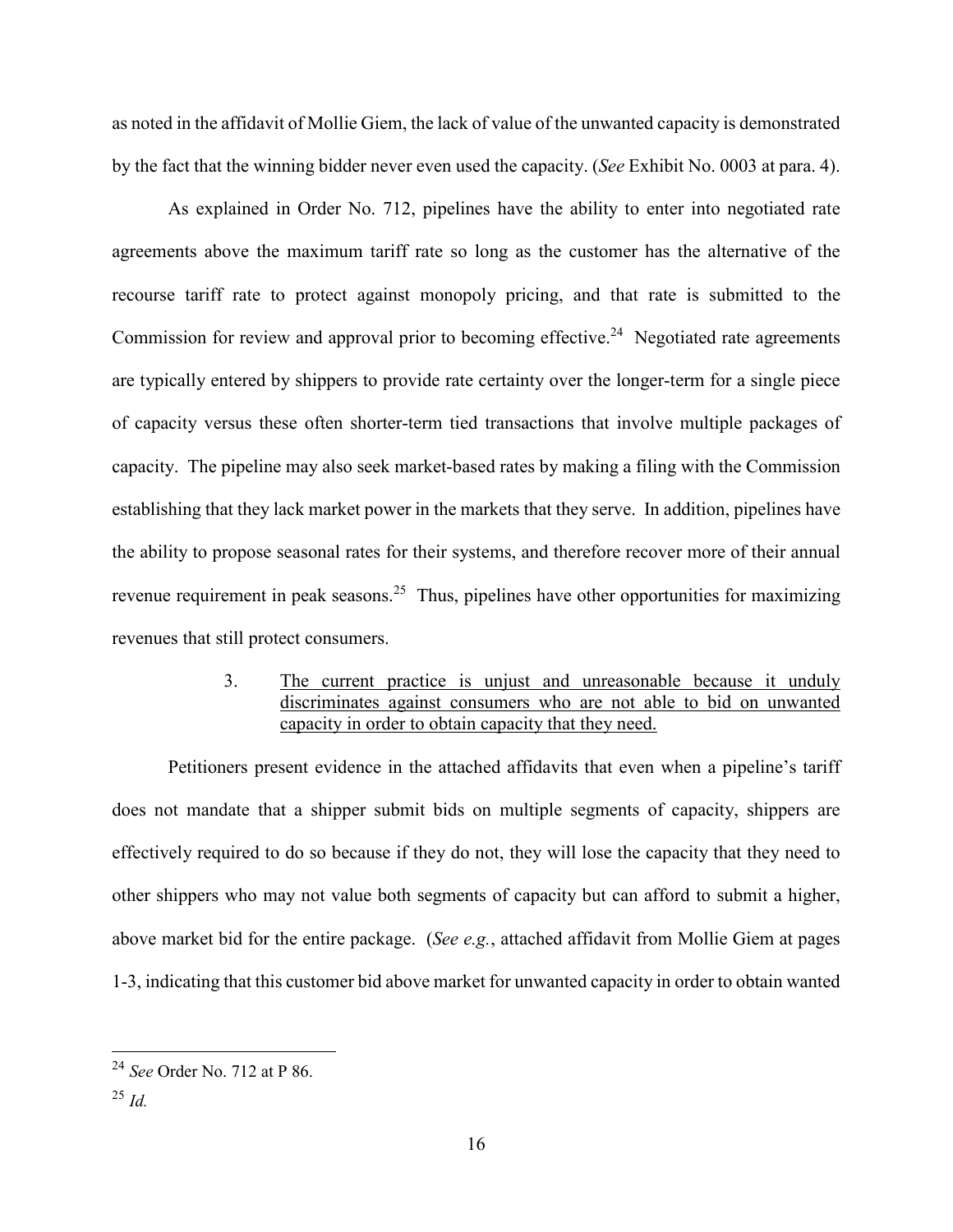capacity). Petitioners submit that shippers, such as industrial shippers and retail gas systems, do not benefit from this practice as they are not in a position to speculate on capacity that they do not need in order to receive capacity that they need. For example, a company that wants valuable pipeline capacity into Chicago to serve its plant cannot also bid on a segment of capacity that it does not need in Michigan in order to win the Chicago capacity. While the practice of tying packages of capacity together in a single open season does maximize the revenues to the pipeline, it does not benefit the shipper who effectively had no real opportunity to acquire the valuable capacity needed to serve its plant. Similarly, an LDC could not bid on both packages without subjecting itself to potential prudence review from state regulators for purchasing pipeline capacity that is not used and useful to serve its customers. Because this evidence contradicts the expectations that the Commission expressed in approving this practice historically, Petitioners request a rulemaking so that the Commission might consider new evidence to decide whether new regulations preventing or limiting this practice are in the public interest due to the discriminatory results to-date.

## 4. As existing pipeline customers, Petitioners assert that the current practice has not provided a benefit to shippers in pipeline rate cases.

In past cases, the Commission allowed pipelines to structure an open season to use NPV to maximize the use of the pipeline and revenues because this practice ensures that capacity will go to the shipper who values it most and results in the least unsubscribed capacity, thus benefiting the pipeline and all customers, including existing customers.<sup>[26](#page-16-0)</sup> The Commission assumed that

<span id="page-16-0"></span><sup>26</sup> *See Tennessee Gas Pipeline Co.* 79 FERC ¶ 61,297 (1997) (stating "[t]o apply the NPV criteria is to allocate that capacity to the entity that values if the most, and this is consistent with Commission policy. The Commission has previously discussed the desirability of the economic efficiency achieved by allocating capacity to parties who value it most") (citing Order No. 636-A, FERC Statutes and Regulations ¶ 30,950 at 30,555).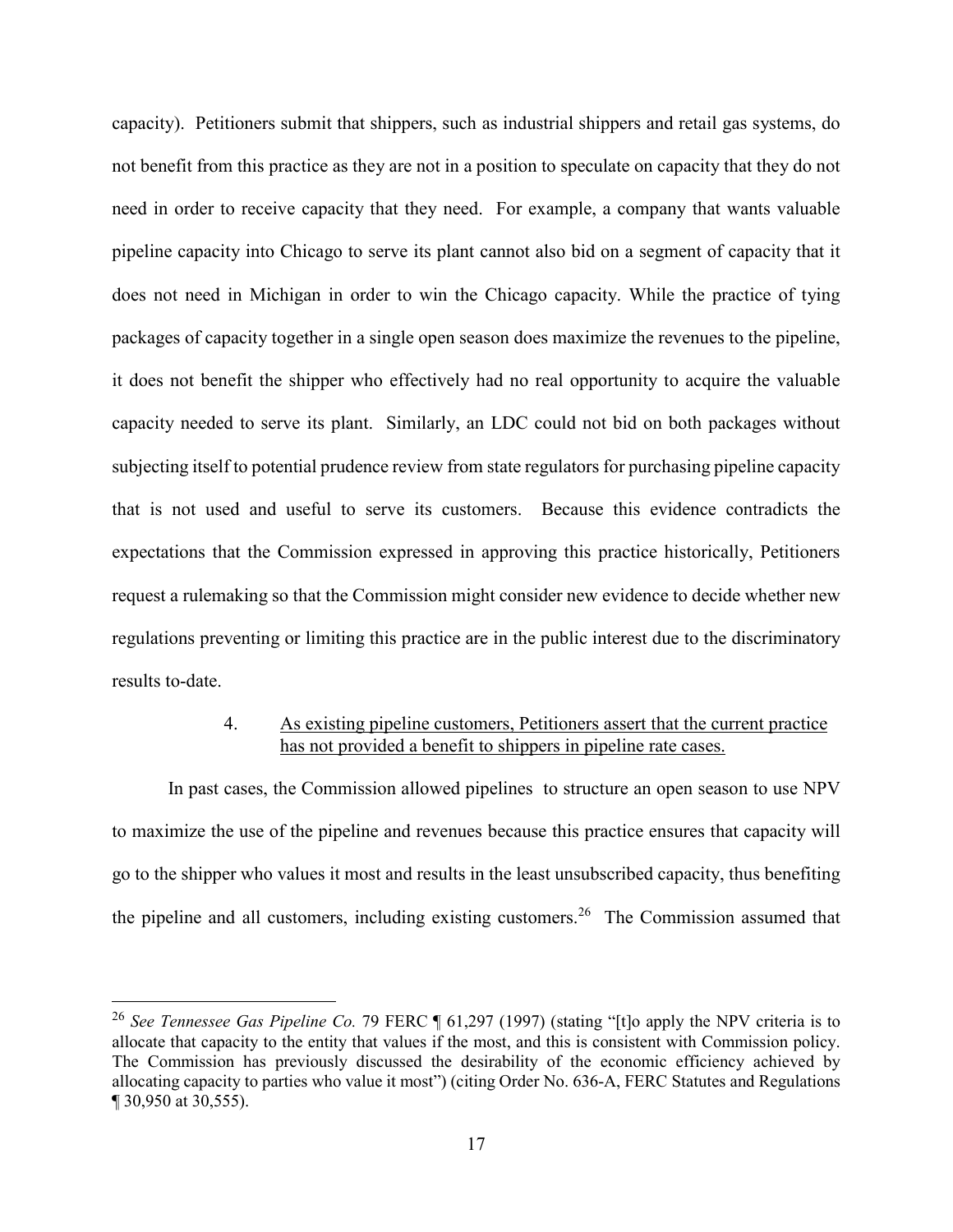customers would benefit because the pipelines' revenues are increased and thus, presumably, the pipeline will pass on these benefits to customers in the next rate case. Petitioners assert that as shippers on these pipelines, any purported benefit is marginal at best when pipelines charge above maximum rates for these aggregated capacity packages. Instead, such capacity that is awarded is considered as part of a single short-term transaction. Pipelines are able to select the base period for their rate cases. Pipelines can avoid engaging in these short-term transactions during the base period of the rate case so as not to increase overall billing determinants, which are generally set based on the actual experience in the 12-month base period and adjustments that are known and measurable during the test period. To the extent that they do enter these short-term transactions, pipelines often assert such revenues should not be reflected in the overall billing determinants or used to reduce calculated rates because they are not expecting to have the same level of revenues from such transactions in the future.

# 5. Petitioners request a rulemaking to consider a complete ban tying noncontiguous capacity segments.

Petitioners submit that the practice of allowing pipelines to package valuable and unwanted, operationally unrelated, non-contiguous capacity segments and to allocate the valuable capacity based on aggregated bids should be prohibited in the future for the reasons discussed above. In most, if not all, examples of inappropriate tying that the Petitioners have become aware of, the valuable capacity segment was not publicly posted as available on a pipeline electronic bulletin board prior to being included in an open season notice. Rather, the first notice the market received of the potential availability of the valuable capacity was when the pipeline issued an open season notice inviting bids on the valuable capacity combined with other, unwanted, non-valuable capacity. Petitioners understand that increments of capacity sometime become available on pipelines due to ambient conditions, improved capacity modeling, turnbacks or other changes. An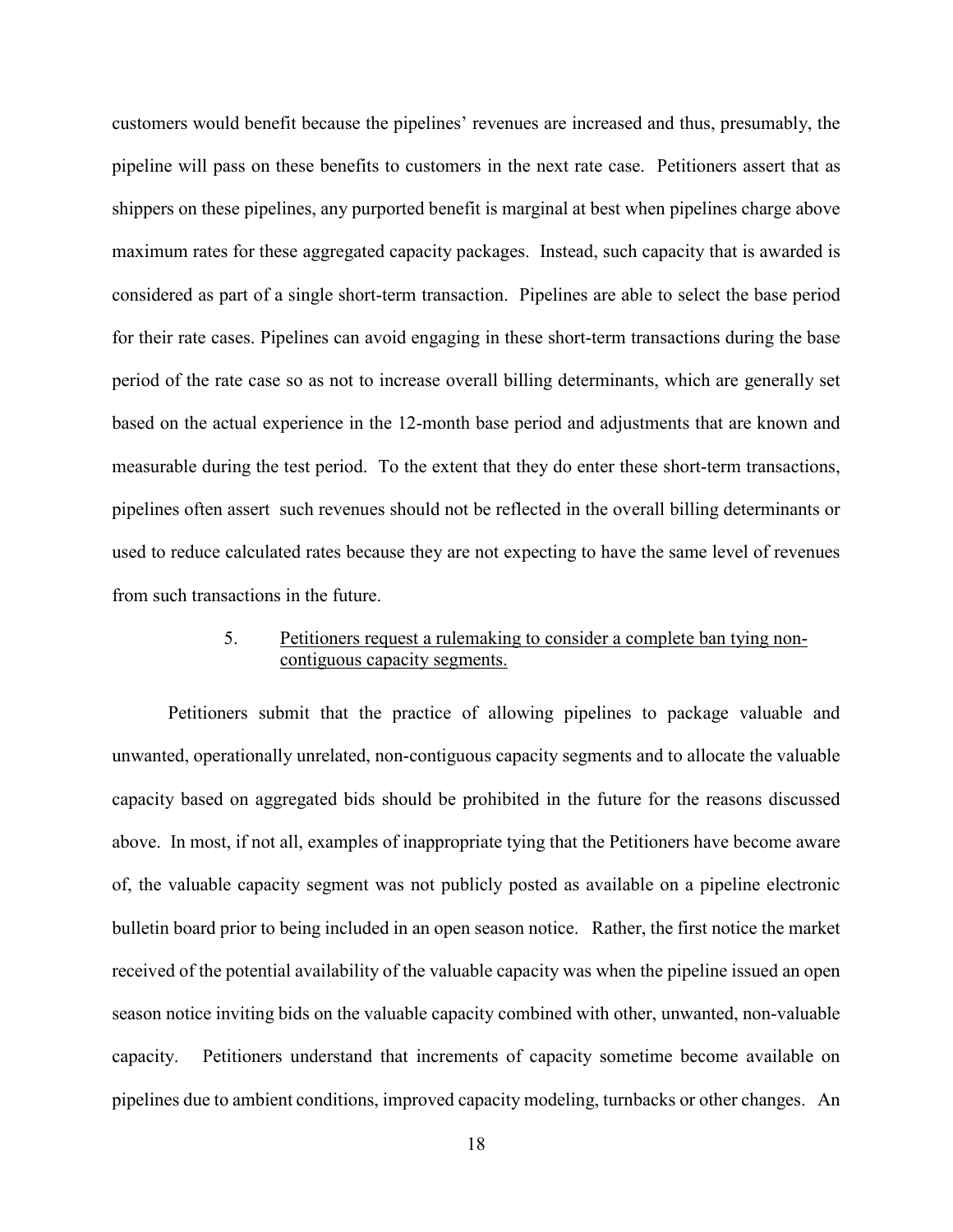alternative solution to outright prohibition of the tying described in this petition would be a requirement that any firm pipeline capacity first be posted for a reasonable period of time for bid, without any other capacity tied to it, before being included by the pipeline in an open season in which the valuable capacity is tied with other capacity. In this manner, transparency alone would allow the market to bid on newly discovered capacity segments at prices up to the recourse rate, prior to the pipeline being allowed to experiment with package offerings that create the concerns described in this Petition.

While customers recognize that with the requested prohibition on packaging of noncontiguous segments of capacity in open seasons, there may be situations where all bidders bid the maximum rate and the pipeline will be required to pro-rate the capacity, Petitioners submit that as customers with obligations to run industrial plants and serve load, it would be preferable to receive a *pro rata* allocation of capacity than none at all. In the event that capacity is being pro-rated, market forces would also have the opportunity to work properly to incentivize investment in capacity expansion, rather than incentivizing pipelines to avoid expansion in order to capture monopoly rents from captive customers.

#### **IV. DOCUMENTS SUBMITTED WITH THIS PETITION**

As mentioned above, Petitions have included the following supporting documents with this Petition:

- A. Appendix A: Illustrative Open Season and Capacity Auction Postings
- B. Exhibit No. 0001: Affidavit of Michael J. Frey
- C. Exhibit No. 0002: Testimony of Terry Lewandowski
- D. Exhibit No. 0003: Affidavit of Molly Giem
- E. Exhibit No. 0004: Prepared Direct Testimony of George E. Briden, PH.D.